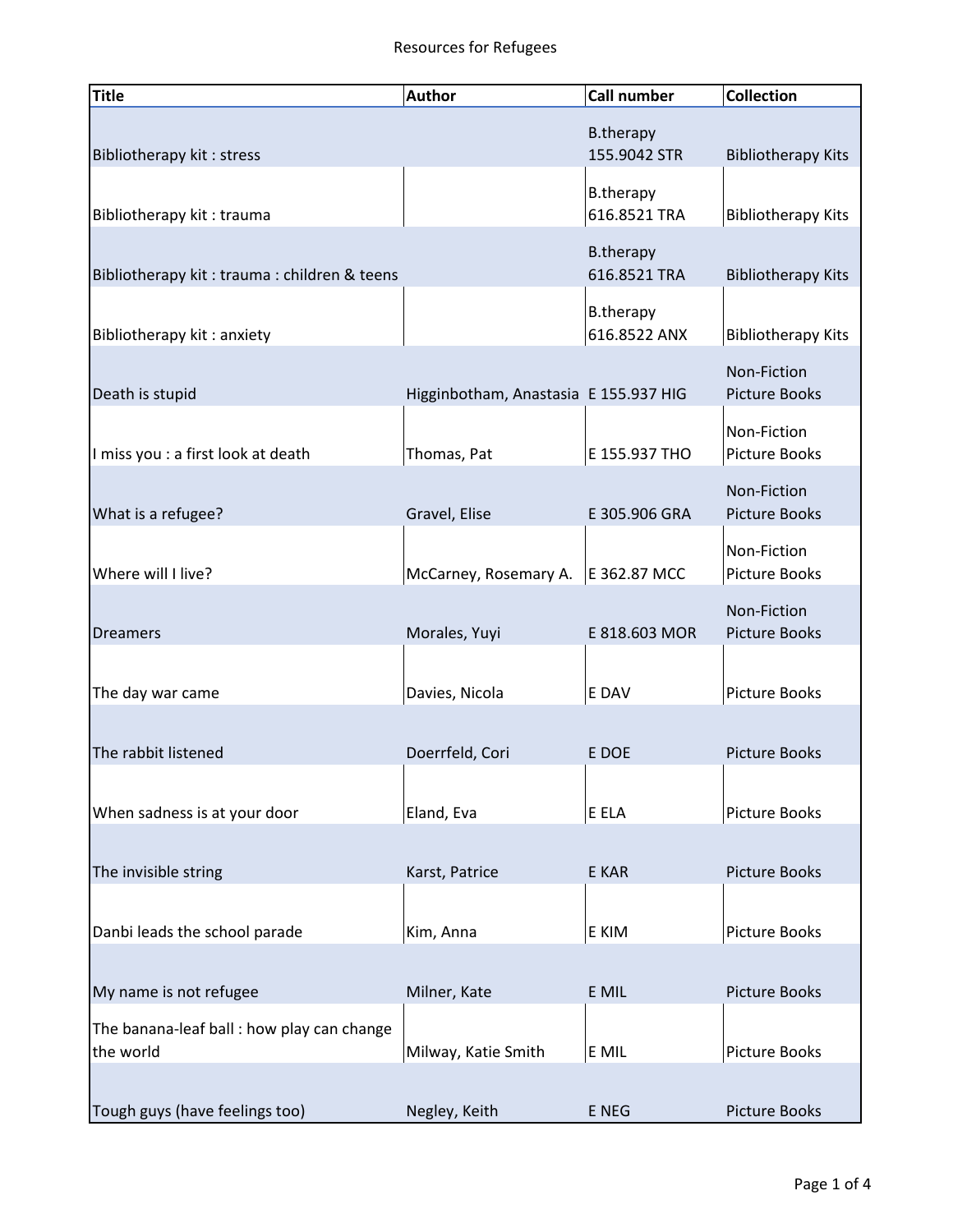## Resources for Refugees

| <b>Title</b>                                                 | <b>Author</b>         | <b>Call number</b> | <b>Collection</b>    |
|--------------------------------------------------------------|-----------------------|--------------------|----------------------|
|                                                              |                       |                    |                      |
| Brave like me                                                | Peck, Christine       | E PEC              | <b>Picture Books</b> |
|                                                              |                       |                    |                      |
| Stepping stones : a refugee family's journey Ruurs, Margriet |                       | E RUU              | <b>Picture Books</b> |
|                                                              |                       |                    |                      |
| The journey                                                  | Sanna, Francesca      | E SAN              | <b>Picture Books</b> |
|                                                              |                       |                    |                      |
| The name jar                                                 | Choi, Yangsook        | <b>EPB CHO</b>     | E Paperbacks         |
|                                                              |                       |                    | Juvenile Non-        |
| A refugee's journey from Ukraine                             | Rodger, Ellen         | J 305.906 ROD      | Fiction              |
|                                                              |                       |                    | Juvenile Non-        |
| A refugee's journey from Afghanistan                         | Mason, Helen          | J 362.779 MAS      | Fiction              |
|                                                              |                       |                    | Juvenile Non-        |
| A refugee's journey from Syria                               | Mason, Helen          | J 362.779 MAS      | Fiction              |
|                                                              |                       |                    | Juvenile Non-        |
| A refugee's journey from Iraq                                | Rodger, Ellen         | J 362.779 ROD      | Fiction              |
| A refugee's journey from the Democratic                      |                       |                    | Juvenile Non-        |
| Republic of the Congo                                        | Rodger, Ellen         | J 362.779 ROD      | Fiction              |
|                                                              | Bradley, Kimberly     |                    | Juvenile Fiction     |
| The war that saved my life                                   | <b>Brubaker</b>       | J BRA              | <b>Novels</b>        |
|                                                              | Bradley, Kimberly     |                    |                      |
| The war that saved my life                                   | <b>Brubaker</b>       | J BRA              | AudioBooks           |
|                                                              |                       |                    |                      |
| Refugee                                                      | Gratz, Alan           | J GRA              | <b>AudioBooks</b>    |
|                                                              |                       |                    | Juvenile Fiction     |
| When stars are scattered                                     | Jamieson, Victoria    | J JAM              | Novels               |
|                                                              |                       |                    | Juvenile Fiction     |
| Pie in the sky                                               | Lai, Remy             | J LAI              | <b>Novels</b>        |
|                                                              |                       |                    | Juvenile Fiction     |
| The red pencil                                               | Pinkney, Andrea Davis | J PIN              | Novels               |
|                                                              |                       | NF 150.195 FRA     | Non-Fiction          |
| Man's Search For Ultimate Meaning                            | Frankl, Victor        |                    |                      |
| First aid for broken hearts                                  | Wolfelt, Alan         | NF 155.24 WOL      | Non-Fiction          |
|                                                              |                       |                    |                      |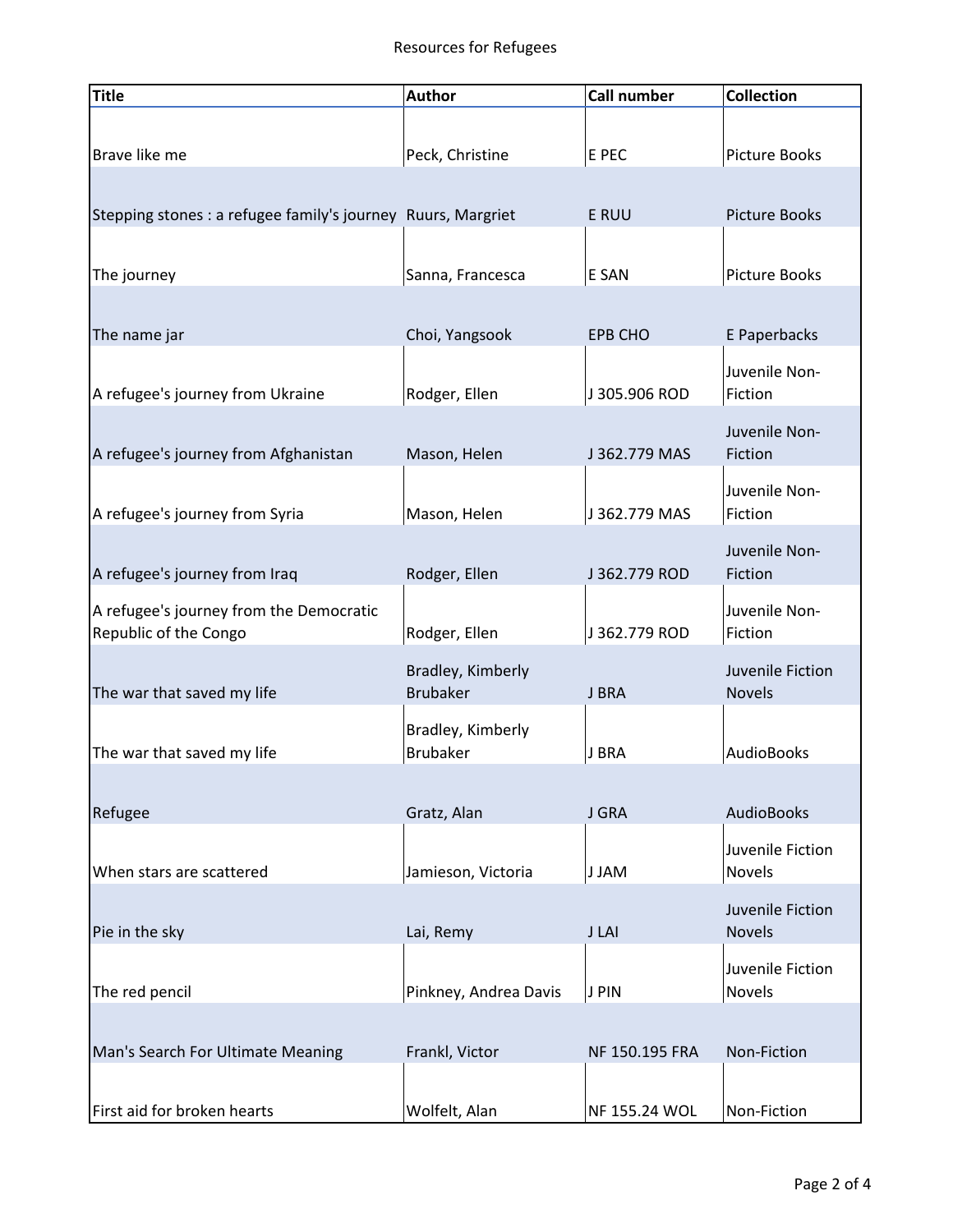| <b>Title</b>                                                                                     | <b>Author</b>      | <b>Call number</b>  | <b>Collection</b>       |
|--------------------------------------------------------------------------------------------------|--------------------|---------------------|-------------------------|
| Modern loss : candid conversation about                                                          |                    |                     |                         |
| grief : beginners welcome                                                                        | Soffer, Rebecca    | <b>NF 155.9 SOF</b> | Non-Fiction             |
| What happened to you? : conversations on<br>trauma, resilience, and healing                      | Winfrey, Oprah     | NF 155.93 WIN       | <b>AudioBooks</b>       |
| Breaking sad: what to say after loss, what                                                       |                    |                     |                         |
| not to say, and when to just show up                                                             |                    | NF 155.937 BRE      | Non-Fiction             |
| Passed and Present Keeping Memories of<br>Loved Ones Alive                                       | Gilbert, Allison   | NF 155.937 GIL      | Non-Fiction             |
| Option B: facing adversity, building<br>resilience, and finding joy                              | Sandberg, Sheryl   | NF 155.937 SAN      | Non-Fiction             |
| Option B: facing adversity, building<br>resilience, and finding joy                              | Sandberg, Sheryl   | NF 155.937 SAN      | <b>AudioBooks</b>       |
|                                                                                                  |                    |                     |                         |
| You can heal your life                                                                           | Hay, Louise L.     | <b>NF 158 HAY</b>   | Non-Fiction             |
| 365 tips for newcomers : your first year in<br>Canada                                            | Noorani, Nick      | NF 342.71 NOO       | Non-Fiction             |
| What my bones know : a memoir of healing                                                         |                    |                     |                         |
| from complex trauma                                                                              | Foo, Stephanie     | NF 616.85 FOO       | Non-Fiction             |
| The year of magical thinking                                                                     | Didion, Joan       | NF 813.54 DID       | Non-Fiction             |
| Room for all of us: surprising stories of loss                                                   |                    |                     |                         |
| and transformation                                                                               | Clarkson, Adrienne | NF 920.071 CLA      | Non-Fiction             |
|                                                                                                  |                    |                     |                         |
| Man's search for meaning                                                                         | Frankl, Viktor E.  | NF 940.53 FRA       | <b>AudioBooks</b>       |
|                                                                                                  |                    |                     |                         |
| You can heal your life the movie                                                                 |                    | NF DVD 158 YOU      | <b>Non-Fiction DVDs</b> |
| Complicated Grief : How to Understand, Express,<br>and Reconcile Your Especially Difficult Grief | Wolfelt, Alan      | on-order            |                         |
| Far From Home Refugees and Migrants                                                              |                    |                     |                         |
| Fleeing War, Persecution and Poverty                                                             | Senker, Cath       | on-order            |                         |
| Come on in : 15 stories about immigration<br>and finding home                                    |                    | T ALS               | <b>Teen Fiction</b>     |
|                                                                                                  |                    |                     |                         |
| Refugee 87                                                                                       | Fountain, Ele      | T FOU               | <b>Teen Fiction</b>     |